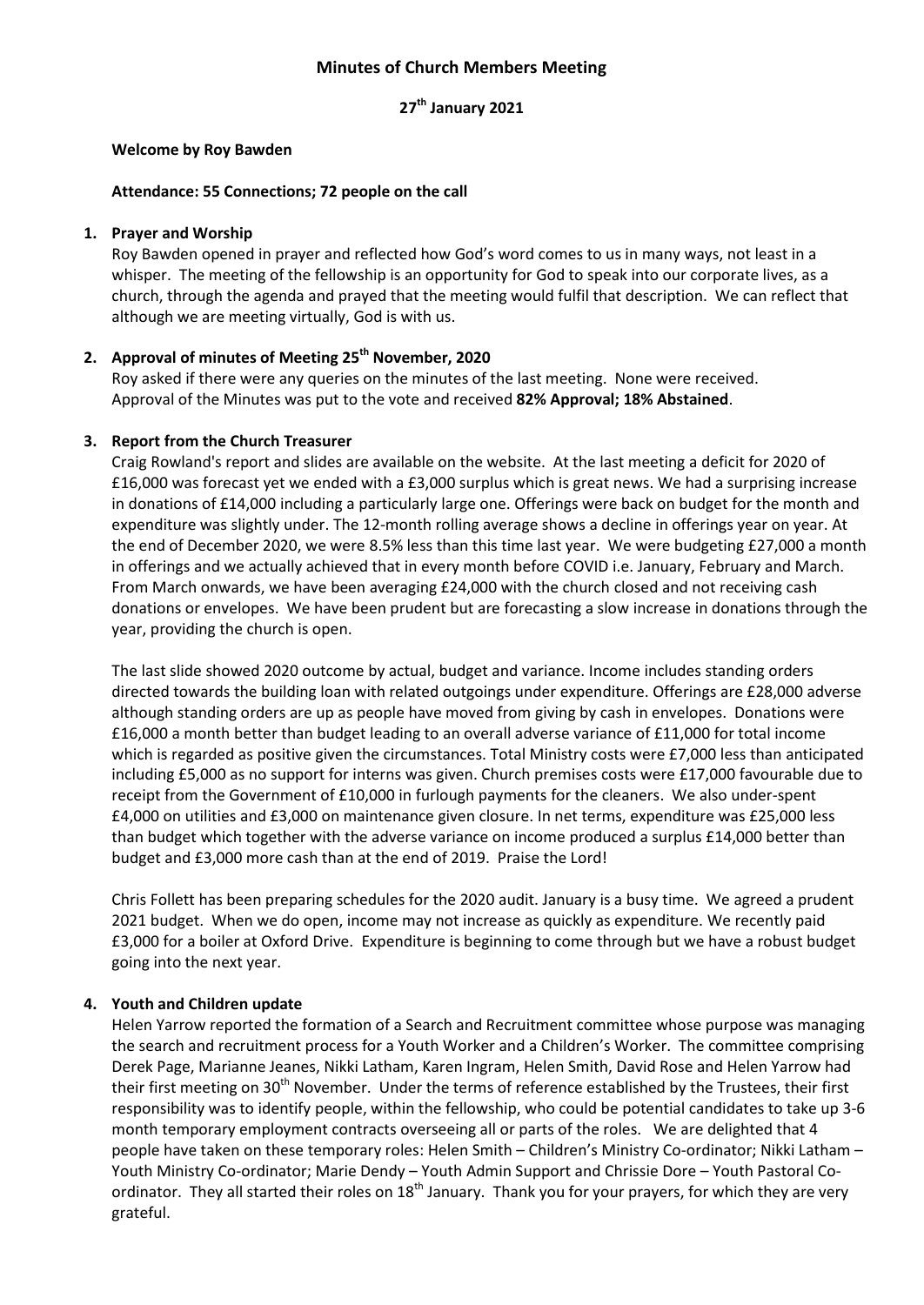The search team are now focussing on identifying the needs of our Youth and Children and ensuring that the job descriptions support those priorities. We will be seeking the views of those engaged in Youth and Children's work and also the Youth. They are keen to engage with them and also the parents of our children. This will lead to production of a plan for permanent candidates and selection of a recruitment panel for each vacancy. Next Monday evening, all those that have been involved in Youth and Children's work have been invited to a meeting at 8pm, that will be hosted by Derek. We are chatting to our youth and will shortly be sending out a survey to them. Likewise, we will be chatting to parents of our children from crèche up to Xtreme and the parents of the youth.

Creche, Stars and Sparks will be learning about big Bible characters. Sunday on-line family sheets will be continued. Helen Smith will be delivering some craft packs, involving as many volunteers and youth as possible to provide bible stories and engage in Zoom calls, so that the children see some familiar faces. Xtreme will be following the same themes as the younger children to give families, with children in different groups, the opportunity to share what they have learnt together. Gillian found out that Tops Bible Notes have been discontinued, which is a huge blow. Xtreme leaders have put together their own notes, that will complement the teaching on big Bible characters. Notes will be sent out this week. They will also put together video sessions to be sent out to parents each week and Zoom sessions will also be arranged. They are also looking at using Google Classroom, as a safe way for children to keep in touch with each other and Xtreme leaders. Roots have been meeting for 1 hour on Thursdays and that will continue, until we can return to Church. Refine have continued to meet on Tuesday evenings. Nikki plans to phone the children we haven't seen over the last few months, introduce herself and get their thoughts on how they can engage with us again.

All the staff involved are grateful to God for his guiding and we are grateful for His provision and thank you for your support and prayers. Helen's full report is available on the website.

### **5. COVID-19 Report**

Helen Yarrow reported that the Covid Group has been continuing to meet each week. The Covid Group is conscious how difficult lockdown is for so many people. During November, some of our groups were able to meet – youth groups, Tuesday Fellowship and it was great to see folk worship in church, whilst others watched on live stream. Following on from Lent and Daily Devotions during the summer, we were blessed with Advent Devotions in December. Thanks to Gillian Rose and Marie Dendy for putting it all together and to those who contributed. It was moving to see so many families in church for our Christmas Family Service. We held our annual Lightening the Darkness service, with a number of folk able to come into church for that as well as being live streamed. We were able to meet in church for 3 Carols by Candlelight services. It was good to see so many folk in church for the events that were held. There was a great time of fellowship.

A massive thanks to all those who played a pivotal part in our Christmas services: the musicians, technicians, stewards, church office, organising seating and the beautiful flowers and we are so grateful that we could actually be together to worship and celebrate the birth of our Lord Jesus Christ. One-line viewings of services are: Family Service - 678; Lightening the Darkness - 360; Carols by Candlelight - 1165; Christmas Day service - 462. That is just screens and often there were at least two people watching. A wonderful way of reaching out in ways we never thought possible.

It was disappointing that after a lot of preparation for the children's Christmas nativity trail, it had to be cancelled. Again, thanks to those that hand delivered them. We are really grateful to Louise Surridge for arranging handing them out. We also had an on-line Advent Calendar.

The Trustees felt it was the safe and right thing to do to close the church after Christmas even though Government guidelines allowed churches to meet. A poll was taken to ratify the decision to close the church to a congregation until the Trustees consider it is appropriate to re-open. **Agreed 94%, Against 2%, Abstained 4%.**

Leading up to Christmas we did a mammoth mailing out. We have been in regular contact with Café Connect but felt it important to engage with Holiday @ Home and Senior Citizens Christmas party guests too. 180 packs were sent out. We had a collection of warm clothing for refugees arriving in the UK and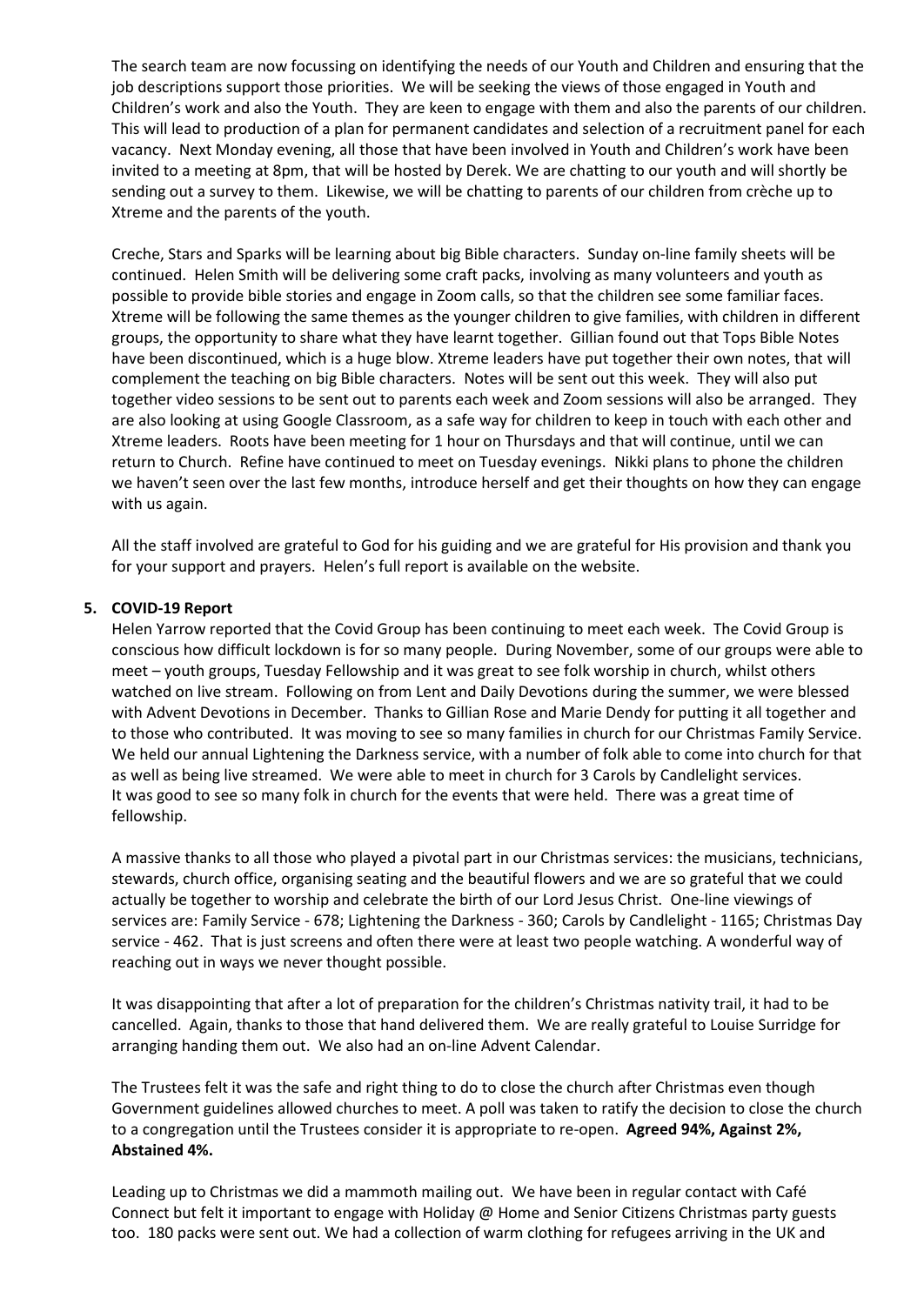Hillingdon Food Bank collected a whole van of food just before Christmas. The NHS (Harefield Hospital) had been using the main hall for clinics but stopped at the end of November. We have been contacted and they have been using the hall again, from last Monday. We are grateful to the church for allowing that use. Thank you for those who kept the church open for Safe Space, somewhere for people suffering domestic violence. Again, stopped in December but will start again on  $1<sup>st</sup>$  February.

Pastoral care ministry has been very busy with phone calls, cards, letters, etc. It has been a church-wide effort. We thank everyone that has been involved. Care Home ministry continues: Barbara Avery prepares and sends material each week with hymns, prayers, bible readings and explanations, to care homes.

We will be running another on-line Alpha course commencing in February. Start thinking and praying about who you would like to invite. The invite can be shared by internet, Facebook and also hard copy invites will be available. We will be stopping evening Zoom meetings and starting Peter Grieg's Prayer course, that will take us up to Easter. This was part of our 2020 Vision and some of you will have the book. Details of how to access and join the course will be shared. Anything you feel we could/should be doing/could do better, please share thoughts and suggestions with us. In response to a question, Derek Page advised that the prayer course is intended for the RBC family only and the course will not be shared on-line. Zoom details will be sent to members and friends of RBC.

## **6. Membership Matters**

Alison Dennis reported two deaths: Kathie Payne who had been a member since 1954 and Jean Lewis who was a member for 40 years. This brings our membership number to 295. Derek Page subsequently informed the meeting that just prior to the meeting, he heard that June Liddiard had also died. It is Kathie Payne's funeral tomorrow. As a result of Covid, only 3 people will be attending. Kathy's daughter Hilary, her husband Ian and Derek who will be officiating. Others will be watching by live stream.

## **7. Report from Church Secretary**

Roy Bawden reported 3 items. Firstly, following on from the last meeting, votes taken via Zoom will have to be ratified when we meet again physically and a quorum is present under our current Constitution. It is possible to amend the Constitution to allow for participation by electronic means and the Trustees have agreed these in principle but again, the amendments will have no legal affect until we can meet physically, under the terms of the current Constitution. This item will, therefore, come onto our agenda, when we can do that, for your approval and that will be a Special Meeting. Attendance at members' meetings held on Zoom has increased by 80% to what they were when meetings were being held physically.

Secondly, Roy has begun a review of our Data Protection Policy and will share more at a future meeting. If anyone has expertise in the field of Data Protection, please get in touch. Members are asked to re-familiarise themselves with the policies on our website. It is particularly relevant to volunteers - safeguarding, health & safety and data protection, for example.

Thirdly, Roy shared an update on strategic priorities and a forthcoming Trustees' away-day. We are all familiar with our mission statement: building a vibrant, Christ-centred community, with a vision for extending His kingdom. The Trustees (our deacons and Ministers) have been giving thought to strategic priorities for this year and beyond, to sustain that mission going forward. These include our children's and youth work, of which you are aware, as well as how we are responding to Covid, an enforced event. The objectives were shared and the members' help enlisted at the meeting in relation to the third one:

- 1. How we organise and manage ourselves internally and how information flows around the church and out to the wider community;
- 2. Evangelism strategy going forward;
- 3. How we manage the recruitment of Derek's eventual replacement and how we transition that. Derek is due to retire in under 3 years;
- 4. How we perform as an inter-generational church;
- 5. How we identify gifting and ensure their use;
- 6. How we serve young adults within our fellowship and community;
- 7. The older generation;
- 8. Building management;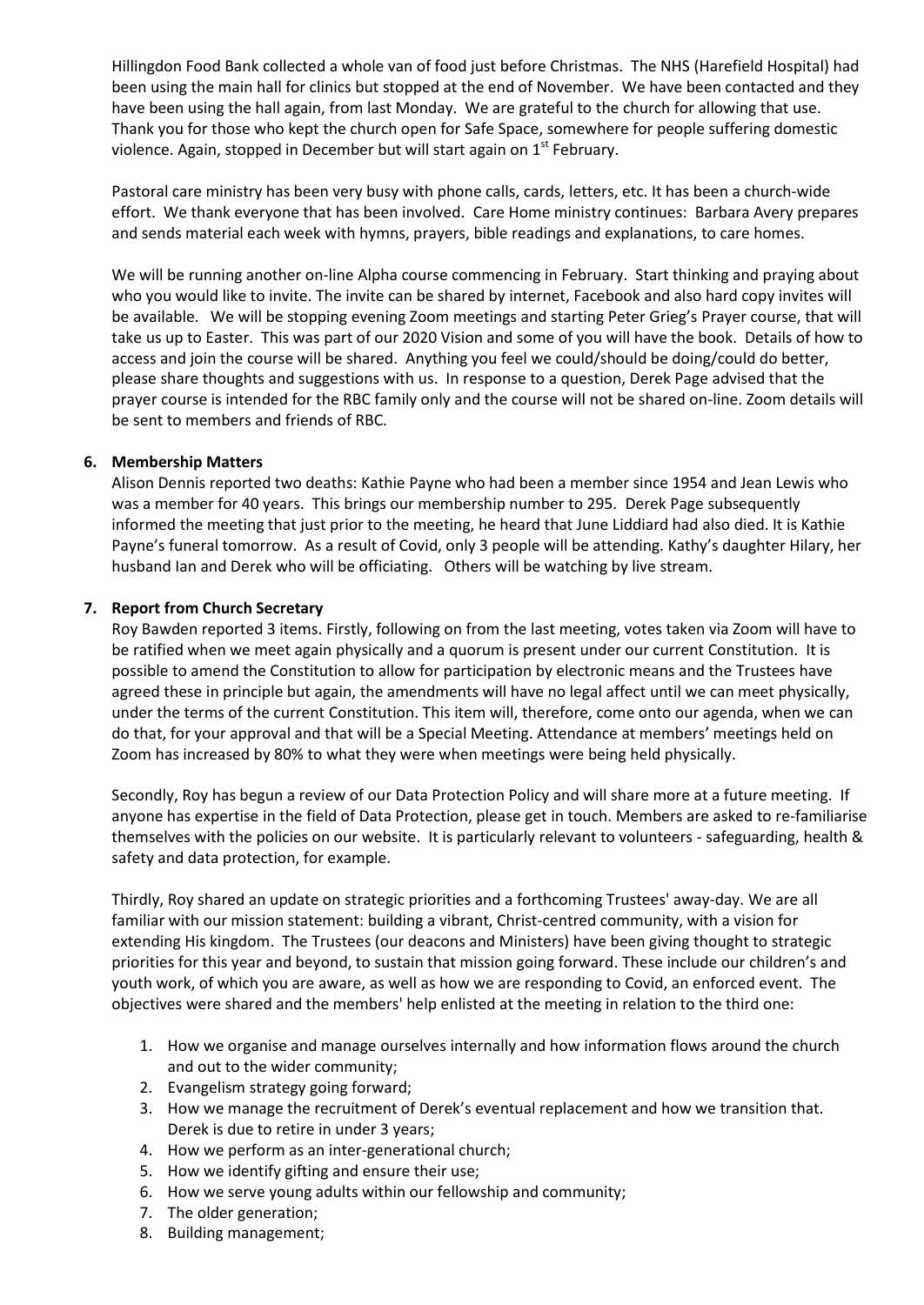- 9. Racial justice;
- 10. Prayer;
- 11. The digital revolution.

The list is not endless but these are some of the key topics that have been drawn out and that will be focussed on in more detail alongside the routine items of policy, finance, property, etc.

The Trustees are going to have an 'Away Zoom' morning on 6<sup>th</sup> March to pick some of the priorities up in more detail. The members were asked to assist by discussing in small groups that included a Trustee and reporting back on the following question: WHAT THINGS DO YOU THINK YOUR DEACONS SHOULD BE INCLUDING WHEN DEVELOPING OUR FUTURE EVANGELISM STRATEGY?

The question was purposefully broad and open. The hope is that God speaks to us as a church and we can capture what he is telling us about how, as a fellowship, we should be pursuing our strategy for evangelism going forward. [Collated responses are appended below]. Roy encouraged us to pray for the Trustees' meeting on  $6<sup>th</sup>$  March.

## **8. AOB**

Roy thanked everyone for their contributions to the discussion and shared that they had prayed before the meeting that God spoke to us.

**9.** Derek closed the meeting in prayer.

## **Collation of small group feedback (grouped under common themes; starring indicates several mentions)**

- 1. Community Social Engagement
- H4All (volunteering; partnering)<https://www.h4all.org.uk/hillingdon>
- Teaching English as a foreign language.
- By using our financial resources <https://acts435.org.uk/>
- Involvement in 'honing' job skills for those out of work, including mentoring & CAP money courses.
- How can we connect pastorally with our community?
- Pay someone to obtain professional qualification and offer the related service e.g. bereavement, marriage.
- A 'Love Ruislip' day where we, all-age, provide a range of good for our community services.

2. Demographics; peoples group focus

- Research Local Authority demographic data.
- Re-engage/establish e.g. men's groups; mum's groups.
- How can existing groups be strengthened and supported?
- Younger lonely people/singles run events; use cafe culture.\*

3. Social media and the internet

- How can we exploit technology to reach people without faith?\*
- Continue live streaming for those people who can't/won't attend.\*
- Regular short vlogging 'Thought For The Day' or daily devotions build up followers.
- Continue use of Zoom events.

### 4. Family-based

- Events, such as Dads' Camps. Continue and expand.
- Post COVID Family Fun-day.
- Help parents with on-line learning support.
- Run meetings for those with new babies; Little Angels resumption\*